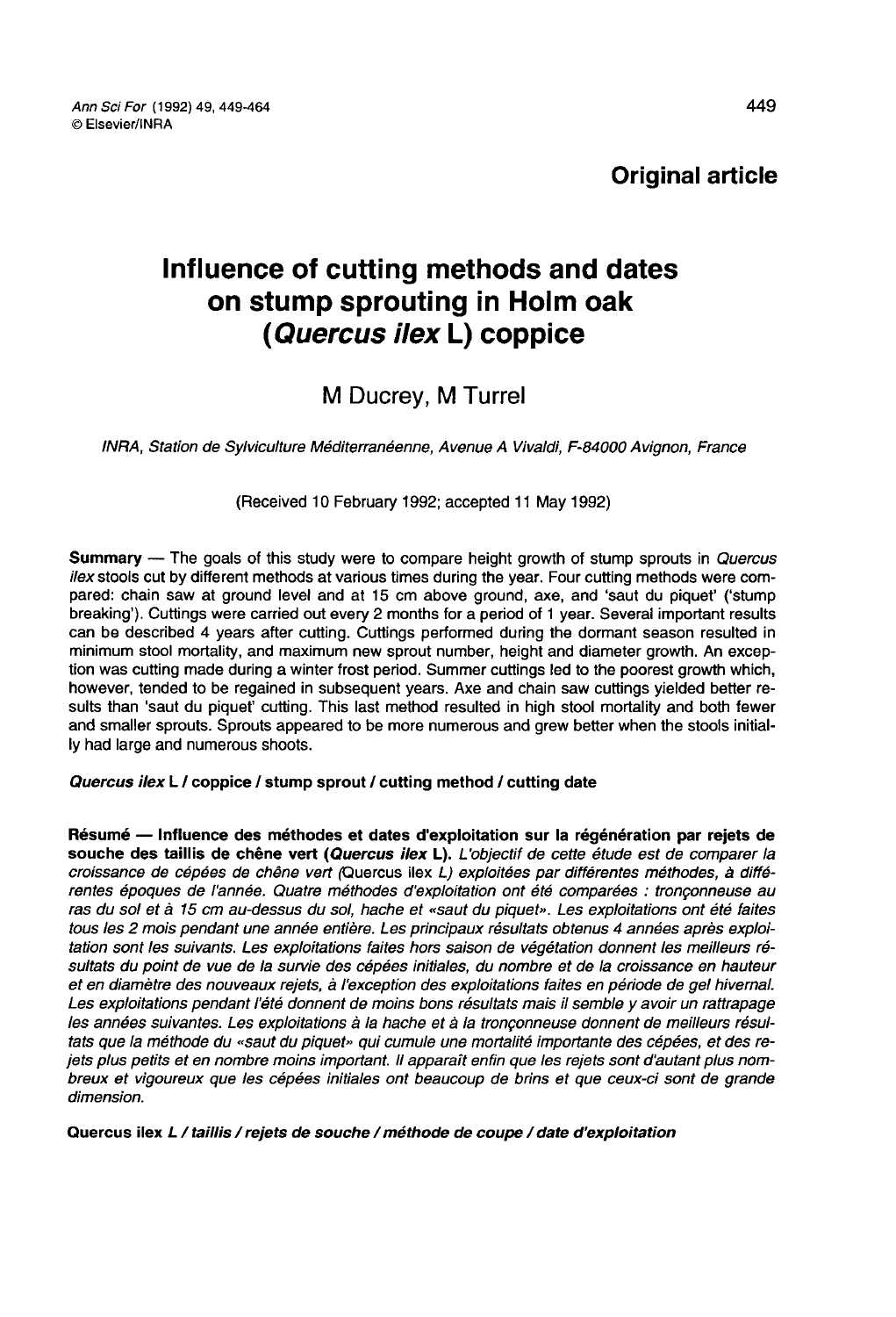## INTRODUCTION

Coppice regeneration occurs through stump sprouting rather than sexual reproduction. This is the basis for managing most of the *Quercus ilex* stands. It is thus essential that clearcutting for coppice regeneration be performed under the best conditions to optimize density and growth of the new sprouts which will constitute the new forest.

A "coppice" is a forest stand composed of stools. A "stool" is the entire physiological system comprised of a "clump" of 1 or several "shoots" (= stems) and the attached underground system. After coppicing, several "stubs" (the base of the cut shoots) remain on the stump. The "stump" is the underground part of the stool remaining attached to the roots after coppicing. The sprouting of adventitious or dormant proventitious buds on the stubs produces numerous "stump sprouts" which will become the shoots of the new clump. This process is repeated each time the stand is coppiced. It is often impossible, when studying a stool, to determine how many times it has been coppiced, and the age of the underground part of a stool is often unknown.

Cutting tools and methods in Quercus ilex coppices have changed over the years. Former techniques such as 'coupe entre deux terres' (cutting just under ground level) and 'saut du piquet' (stump breaking) (Regimbeau 1879, de Larminat 1893), widely employed at the end of the 19th century, along with the use of axes and scythes, all but vanished 50 years ago; the use of chain saws is now common.

Cutting dates may vary for coppice, even though cuttings are usually performed during the dormant season. However, cuttings made during the sap ascension period at the beginning of the growing season - as was commonly done when the holm oak's

bark was used for tannin production  $-$ , during summer droughts, or winter frosts were and still are numerous and frequent.

Few references appear in the literature comparing cutting methods and these only examine chestnut (Phillips, 1971; Cabanettes and Pagès, 1986, 1990) or poplars (Crist et al, 1983). Results being different from 1 species to another and with no information on *Quercus ilex* reaction, more work is needed on that species.

References on cutting height are more numerous: Belanger (1979) for sycamore, De Bell and Alford (1972), Crist et al (1983) for poplar, Harrington (1984) for red alder, Cabanettes and Pagès (1990) for chestnut, Piskoric (1963) for holm oak and Martinez and Martin (1985) for eucalyptus among others. Results vary from 1 species to the other and need to be carefully studied.

Coppicing dates were sometimes studied in relation either to stool physiology (Riedacker, 1973; Dubroca, 1983; Mac-Donald and Powell, 1985), bud origin (Bartet, 1890; Harmer, 1988), bud activity or dormancy (Bartet, 1890; Warnier, 1931; Wenger, 1953; Riedacker, 1973), or photoperiodic (Wenger, 1953; Wargo, 1979) or hormonal (Avery et al, 1937; Vogt and Cox 1970; Riedacker 1973) mechanisms controlling bud activity. Some studies dealt with coppice yield in relation to coppicing date (Ciancio and Morandini, 1971; Cianco, 1977). However, there are only a few studies using recent advances and techniques of modern physiology (Blake and Raitanen, 1981; Ferm and Kauppi, 1990).

In *Quercus ilex*, little is known of the functioning of coppice and more particularly of stools which are the real biological units for coppice. Only extremely old references (Bedel 1866, Regimbeau 1879, de Larminat 1893) are available for this species. This is the reason why we started studying the impact of partial cuttings (thin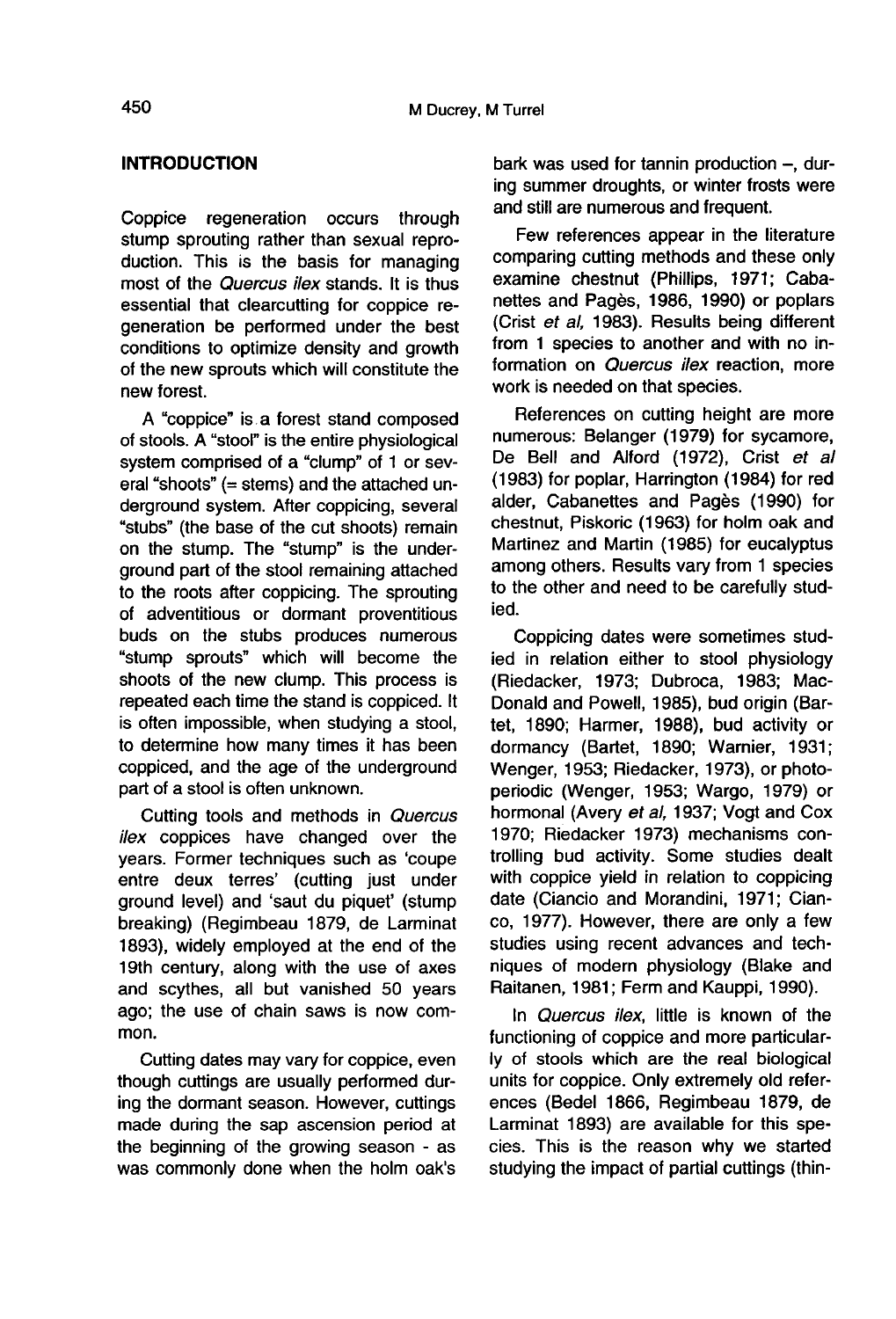ning) or clear cuttings on coppices (Ducrey, 1988). The first results concerned coppice behaviour when thinnings were performed with variable intensity in different age stands (Ducrey and Toth, 1992).

The aim of the present paper is to study the influence of both cutting methods and dates on number and growth of newly formed sprouts. Cutting methods compare traditional methods such as 'saut du piquet' (described in Materials and methods) and axe with the modern chain saw method. Chain saw cutting height was also considered. Cuttings were performed every 2 months for a year. Our goal is not to recommend 1 method over another because chain saw coppicing is nowadays the only method used. Our objective is to compare these different methods and to determine their short-term effect on coppice sprouting. We will try to understand the influence they might have on the long term subsistence and vigour of holm oak coppice.

## MATERIAL AND METHODS

#### The stand

The studied stand is located in the communal forest of La Bruguière, 5 km north of Uzès (Gard, France). This forest grows on a relatively flat limestone plateau at 250-300 m elevation. It is typical of Quercus ilex forests in this region (Garrigues du Gard): annual rainfall averages 1 000 mm and summer drought does not exceed 2 months. Since 1881, the harvest method used has been simple coppicing with a 25-30 year rotation. Previously, rotations were shorter, less than 20 years, and coppice was grazed from 10 years after coppicing to the next coppicing time.

The studied stand is part of compartment 10 of this forest and has an area of 0.7 ha. In 1985, the inventory revealed an average age of 30 years for the compartment. Preceding coppicings, around 1955 and 1930, were performed with a combination of 'axe' and 'saut du piquet' techniques.

### Experimental design

The experimental design (Ducrey and Turrel, 1986) consisted of 6 adjacent plots where all stools with at least 1 shoot whose girth 50 cm above ground was at least 10 cm were recorded shoot by shoot. Girth at 50 cm was measured for all recorded shoots. Total number of shoots in each parent stool was used to distribute stools according to shoot number classes, and mean girth of shoots in each stool was used to distribute stools according to shoot girth classes. Stools were comprised of 1-25 shoots. A histogram of distribution of the number of stools according to their number of shoots showed an exponential decrease. Length of the longest shoot of each stool was also measured. The six plots were shared among 2 relatively homoge neous blocks. Their dendrometric characteristics are shown in table I.

Each plot was divided into 2 sub-plots and each of the 12 sub-plots was a working unit: every 2 months for a year (from September 1985 to July 1986), 2 sub-plots (one in each block) were cut. Figure 1 shows the climatic conditions throughout the cutting period.

For each cutting, 4 methods were used: chain saw at ground level (S0), chain saw at 15 cm height (S15), axe at ground level (A) and 'saut du piquet' (SP). 'Saut du piquet' is an old technique that combines cutting the shoot at 50 cm and horizontally knocking off the remaining part of the shoot where it is attached to the stump with the flat end of an axe or sledge hammer to detach the shoot from the stump. The objective of this method was to rejuvenate stools through individualization of shoots and roots of the same stool by stump division (Regimbeau, 1879).

In a given sub-plot, each cutting method was applied on 9 stools selected for their shoot number and mean shoot girth. Nine stool types were defined using 3 shoot classes (1 shoot, 2-3 shoots, 4-7 shoots) and 3 girth classes (10-15 cm, 15-20 cm and 20-25 cm). In each of these types, 4 stools were randomly chosen and cut using 1 of each the cutting methods.

Additional stools, with higher shoot number or larger shoots, were selected and cut by S0 or S15 methods for a better study of initial stool influence on stump sprouting. They belonged to shoot classes 4 (8-10 shoots) and 5 (more than 10 shoots) and girth classes 4 (25-30 cm) and 5 (more than 30 cm). In each sub-plot, an average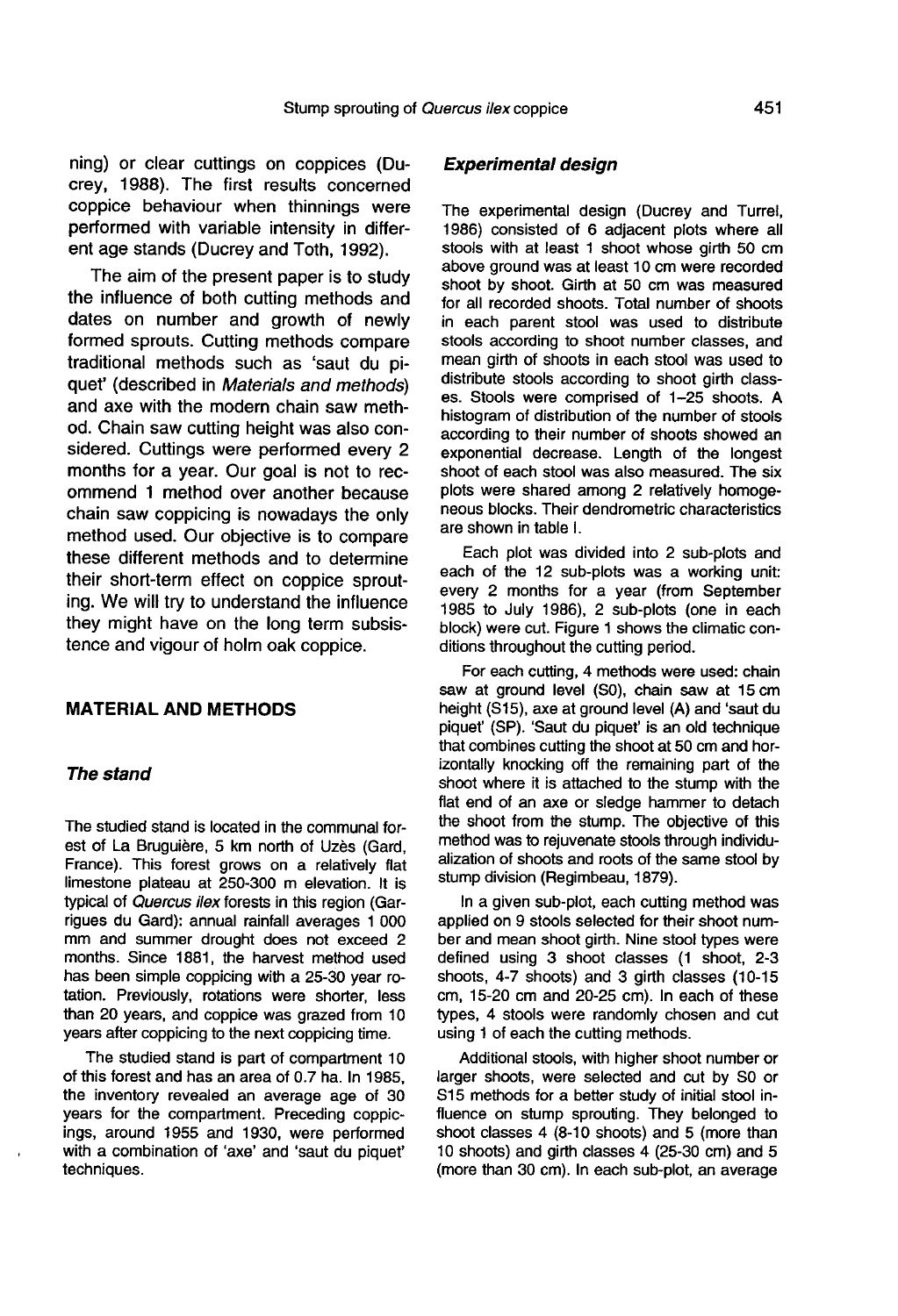| Plot | Block | No of stools<br>per ha | No of shoots<br>per ha | Mean girth<br>(cm) | Basal area<br>(m <sup>2</sup> /ha) | Mean height<br>(m) |
|------|-------|------------------------|------------------------|--------------------|------------------------------------|--------------------|
|      |       | 5918                   | 1657                   | 17.9               | 16.77                              | 3.71               |
| 2    |       | 6419                   | 1581                   | 17.9               | 17.22                              | 3.77               |
| з    |       | 5208                   | 1608                   | 17.5               | 14.41                              | 3.59               |
| 4    |       | 7755                   | 2073                   | 17.1               | 20.27                              | 3.79               |
| 5    | 2     | 7952                   | 2000                   | 15.6               | 18.03                              | 3.49               |
| 6    |       | 7967                   | 2122                   | 16.5               | 19.08                              | 3.63               |





Fig 1. Climactic data: rainfall, minimum and maximum temperatures during coppice regeneration.

of 45 stools were identified. Five hundred and forty-six stools from a total of 1290 stools were selected for the whole experimental design.

#### Observations and measurements

On half the plots (block 1), sprouting dates were noted every 15 days from May to October 1986; the first sprouts began to appear only at the beginning of the1986 growing season.

At the end of each of the first 2 growing seasons, the importance of sprouting was estimated by measuring the space the new stools occupied. Stool volume and crown area were estimated by measuring total stool height and diameter.

Mean canopy height was estimated, and long est sprout length of each stool was measured for 4 consecutive years, in each stool. Each stool was recorded at the end of 1989 by measuring diameters at 50 cm above ground of all sprouts with a diameter greater than or equal to 1 cm. All sprouts were inventoried on one sub-plot.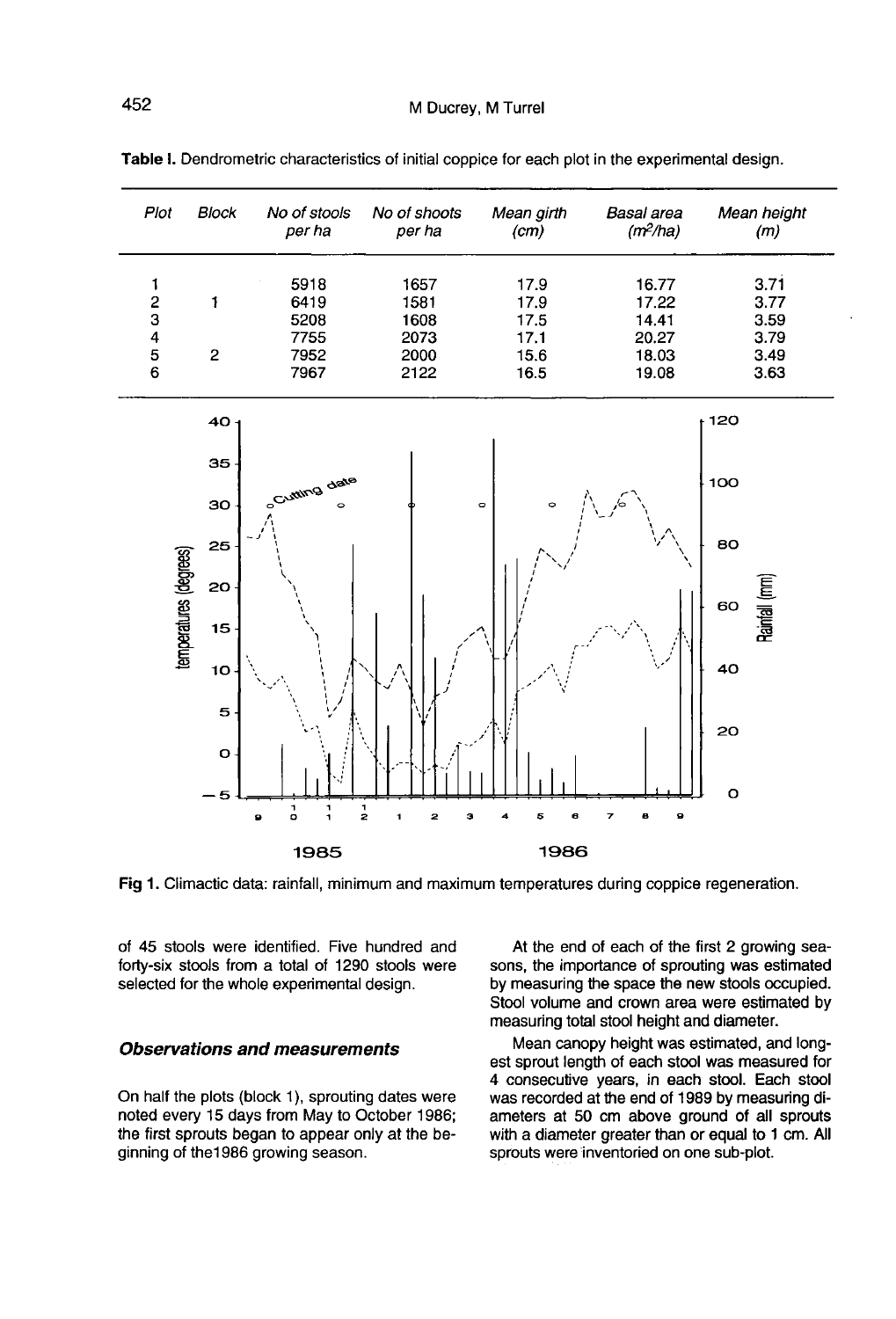## RESULTS

Data were analyzed using a 3-way analysis of variance: 'cutting method', 'cutting date' and 'block'. Neither block nor interaction effects were significant. Thus, only the results for 'cutting method' and 'cutting date' effects are described below.

#### Dynamic study of coppice regeneration

Sprouting was observed between May and October 1986 because sprouting did not start before the beginning of the 1986 growing season, even for stools cut in September 1985. Observations were only made within block 1. Sprouting dynamics were expressed by the percentage of new clumps with optimun development (ie more than 10 sprouts over 10 cm in length on each stub of a stool) at a given date (fig 2).

No differences occurred during September, November and March cuttings: well-

> % 100

> > 80

60

40

20

developed clumps appeared as early as the second half of May 1986 and 90% of all stools had reached this stage by the end of July 1986. Stools cut in May 1986, ie when sprout growth usually begins for Quercus ilex, had reached the same developmental stage 1 month later. Only 73% of stools cut in January produced welldeveloped young clumps. This was due to climatic conditions during the first half of February where the mean of minimum temperatures was -2 °C and absolute minimum temperature was  $-15$  °C. After the July 1986 cutting, sprouts appeared as early as the beginning of September and 54% of the stools were well-developed by the end of October.

Yearly measurements of stools showed that differences among cutting dates in clump development during the first growing season were the same for all measured variables (fig 3): mean and maximum height, stool crown area and volume. Stools cut in July progressively regained



date.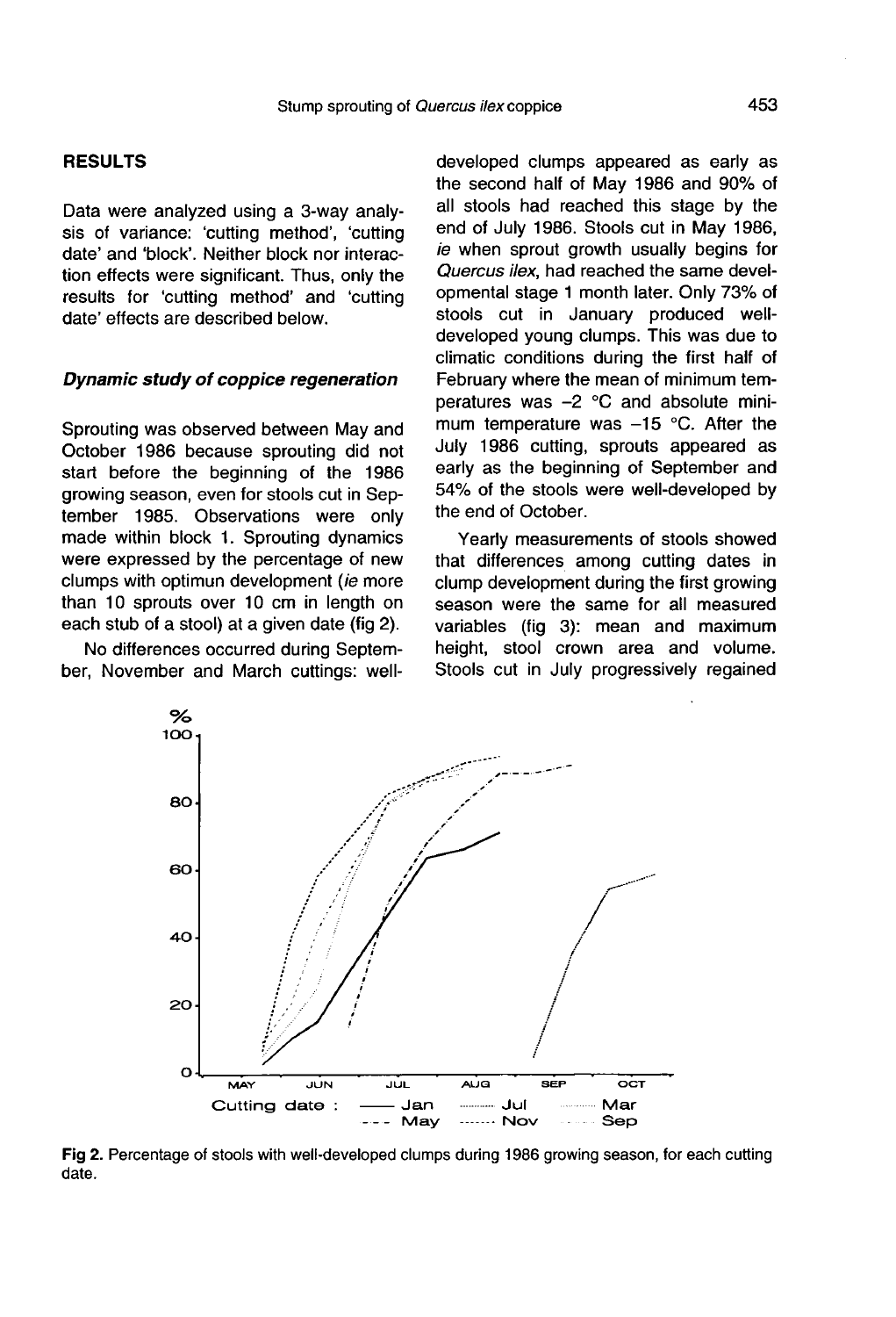their initial growth loss in subsequent years. However, general tendencies, particularly those linked with February 1986 frosts, still persisted after 4 years.

Coppice behaviour was more thoroughly studied during the winter of 1989-1990.

#### Influence of cutting methods

Cutting methods influenced the number of living stools 4 years after coppice regeneration. Mortality was 3.6% for S0, 3.8% for S15, 1.6% for A and 14.8% for SP (fig 4).



Fig 3. Stool mean height, maximum height, crown area and volume versus cutting dates for 4 years following coppice regeneration.

454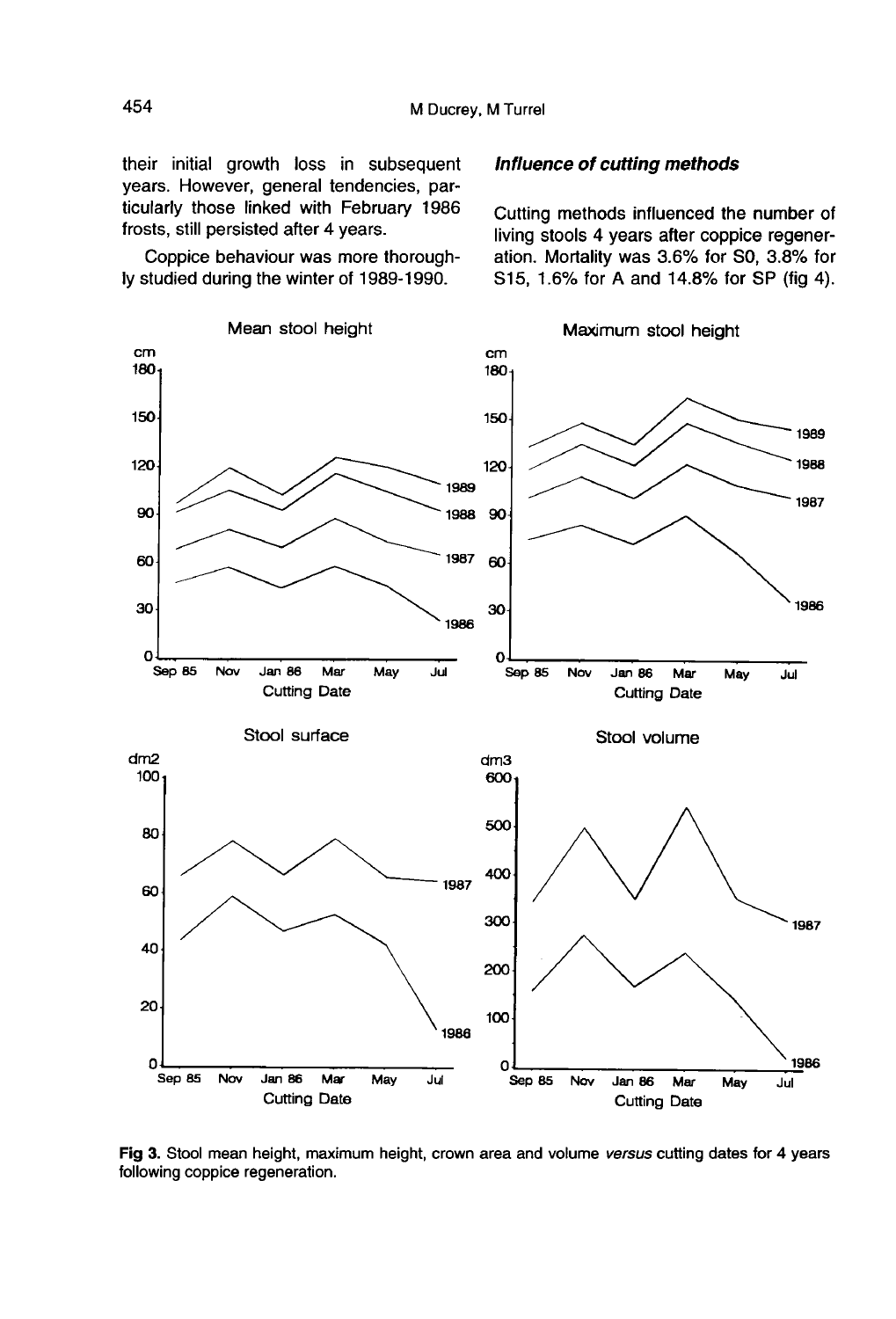

Fig 4. Stool mortality at the end of 1989 in relation to cutting method, cutting date and initial stool characteristics. Identical letters indicate means do not differ significantly at 5% level.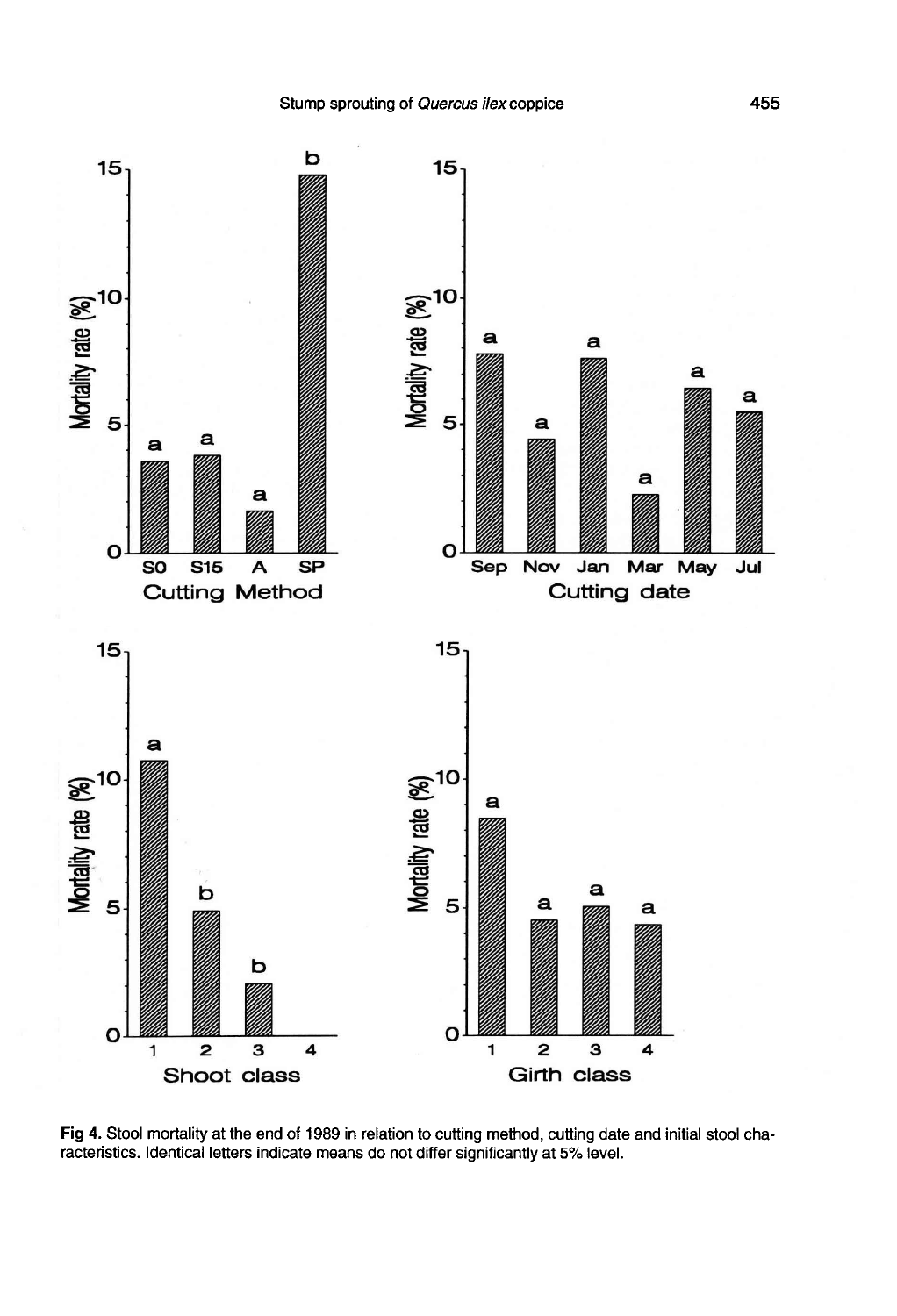The axe method apparently disturbed stool activity the least. Chain saw cuttings produced somewhat poorer, but not significantly different results. No difference was observed between the 2 cutting heights. The 'saut du piquet' method resulted in the greatest stool mortality. Data analysis showed that small stools cut in January were the most negatively affected by this method.

Table II summarizes cutting method effects on stool growth, ie mean canopy height, longest sprout length, number of sprouts over 1 cm in diameter, mean diameter of these sprouts and largest sprout diameter.

Number of sprouts per stool varied between 7.6 and 8.2 for the S0, S15 and A methods and was 4.4 for the 'saut du piquet' method, which was significantly different from the first 3 methods. Heights were slightly greater for S15 and slightly smaller for SP. No significant differences were found for diameters from 1 method to the other.

For a more detailed analysis of sprouting dynamics within each stool, the diameter of all shoots with a height over 50 cm were measured at the end of 1989 in one sub-plot. For this analysis, 10 stools were measured for each cutting method (table III). The number of large sprouts (diameter over 1 cm) was comparable to that found for the whole experimental design, although there were differences in the total number of sprouts. Large sprouts represented 1/3 of the total for ground level chain saw and axe cuttings, but only 1/4 for chain saw at 15 cm and 'saut du piquet' cuttings.

Histograms in figure 5 specify these results and show the large number of small diameter sprouts in stools cut using the S<sub>15</sub> method as well as the negative effect of the 'saut du piquet' method on sprout number and size.

Table II. Influence of cutting method on the number of sprouts, sprout length and sprout diameter. Partial results from analysis of variance and comparison of means. Cutting method effect (tool effect) was significant at 1% level (\*\*), at 5% level (\*) or not significant at 5% level (NS). Identical letters indicate means not significantly different at 5% level for each variable (Duncan test).

|                       |                    | No of<br>sprouts   | Mean<br>height<br>(cm) | Maximum<br>height<br>(cm) | Mean<br>diameter<br>(mm) | Maximum<br>diameter<br>(mm) |
|-----------------------|--------------------|--------------------|------------------------|---------------------------|--------------------------|-----------------------------|
|                       | Chain saw at 0 cm  | 7.8a               | 110.9 ab               | 146.5 ab                  | 13.2a                    | 16.9 a                      |
| Means                 | Chain saw at 15 cm | 8.2a               | 117.7 a                | 152.9a                    | 13.2a                    | 17.4a                       |
| per<br>tool           | Axe                | 7.6a               | 114.3 ab               | 146.9 ab                  | 12.9a                    | 16.6 a                      |
|                       | 'Saut du piquet'   | 4.4 b              | 106.8 b                | 136.8 b                   | 13.0a                    | 16.1a                       |
| Tool effect<br>F test |                    | 6.02<br>$(1^{**})$ | 3.34<br>$($ **)        | 3.64<br>(**)              | 0.52<br>(NS)             | 1.19<br>(NS)                |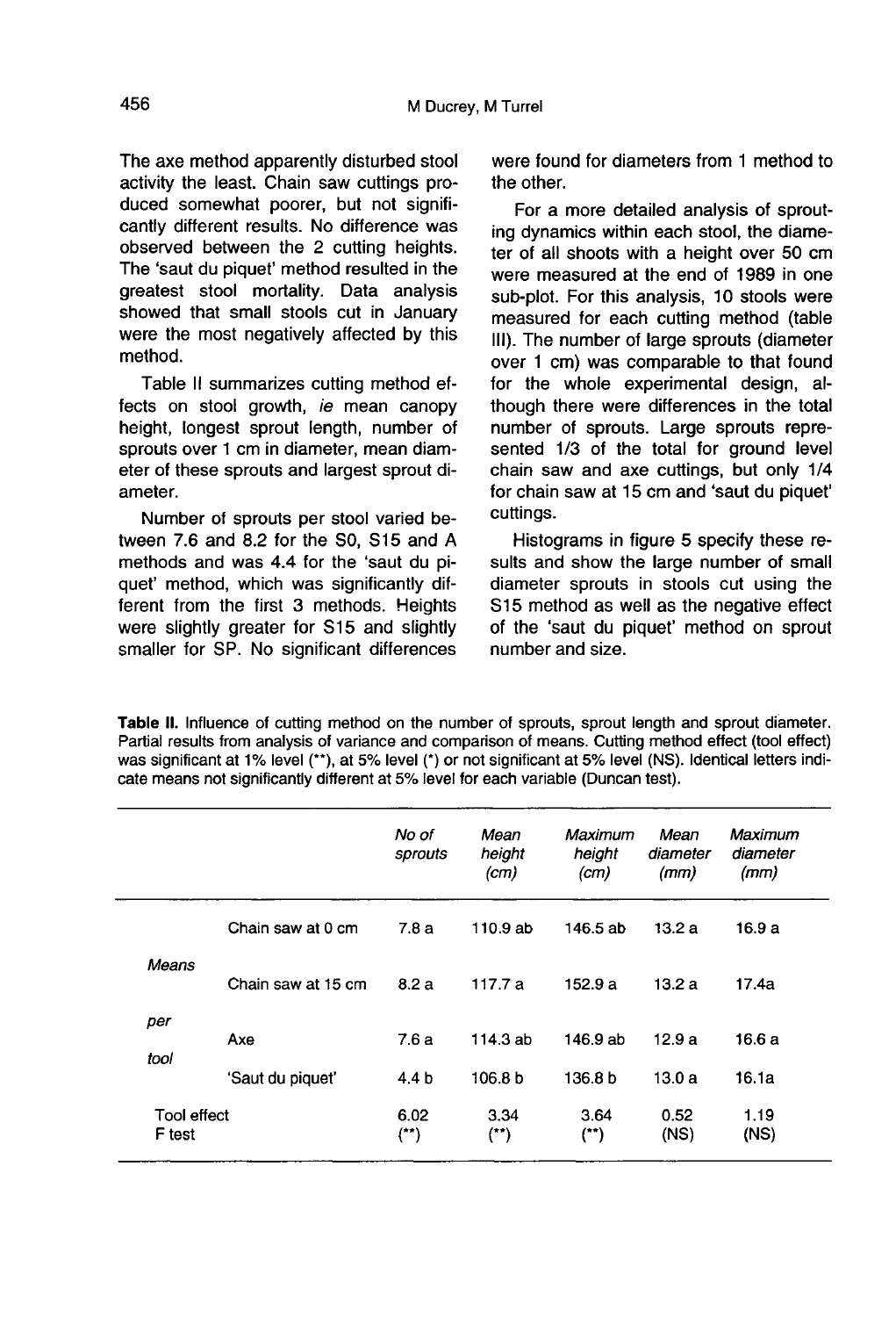| Cutting<br>method         | Total No<br>of sprouts<br>per stool | No of big sprouts<br>per stools<br>$(diam \geq 10 mm)$ | <b>Big sprout</b><br>percentage<br>(%) |
|---------------------------|-------------------------------------|--------------------------------------------------------|----------------------------------------|
| Chain saw at groud level  | 33.2                                | 10.6                                                   | 31.9                                   |
| Chain saw at 15 cm height | 49.9                                | 12.9                                                   | 25.8                                   |
| Axe                       | 35.2                                | 11.3                                                   | 32.1                                   |
| 'Saut du piquet'          | 19.2                                | 4.5                                                    | 23.4                                   |

Table III. Total number of sprouts and number of sprouts with a diameter equal to or greater than 10 mm (at a 50 cm height) in relation to cutting method (means calculated from 10 stools).

#### Influence of cutting dates

Cutting dates did not directly influence stool mortality (fig 4). However, observed trends showed that mortality increased when cuttings were made in May, July and September during the growing season and decreased when made in November and March outside the growing season. Cuttings in January were followed by frost and wind which may have led to high mortality.

Cutting dates generally had a highly significant effect (1% level) for all the variables characterizing stool growth (table IV). Number of sprouts per stool was the highest for March (9.5) and November (8.4) cuttings and the lowest for July (5.6) cuttings. Mean and maximum height followed similar trends: the highest for March cuttings followed by May and November cuttings and the lowest for January and September cuttings.

Mean and maximum diameters were less variable, and significantly larger sprouts were only observed for March cuttings. In conclusion, it seems that March and November cuttings were the most favourable for sprout growth. On the contrary, winter cutting, in conjunction with frost, reduced both sprout number and height growth. Results from cuttings made during the growing season, particularly in July and September, were average to poor.

## Influence of initial stool characteristics

Individual stool characteristics prior to cutting were used to stratify the stool sample based on the following 2 criteria: mean girth of shoots within a stool (girth class) and number of shoots per stool (shoot class).

Mortality was significantly higher for '1 shoot' stools and aslo tended to be higher for stools with mean shoot girth between 10 and 15 cm (fig 4). 'One-shoot' stools could be true coppice stools, or may have grown from seeds, or may come from root suckers. In the latter cases, 'saut du piquet' cutting practically removed the stool from the ground and led to a high mortality.

Results from the 2-way analysis of variance ('shoot class' and 'girth class') conducted on data from stools cut using the S0 method are given in table V. Except for mean diameter where no 'shoot class' effect could be demonstrate, effects were significant in all other cases and no interaction was found between the 2 factors.

For each of the 5 studied variables, mean values per class increased regularly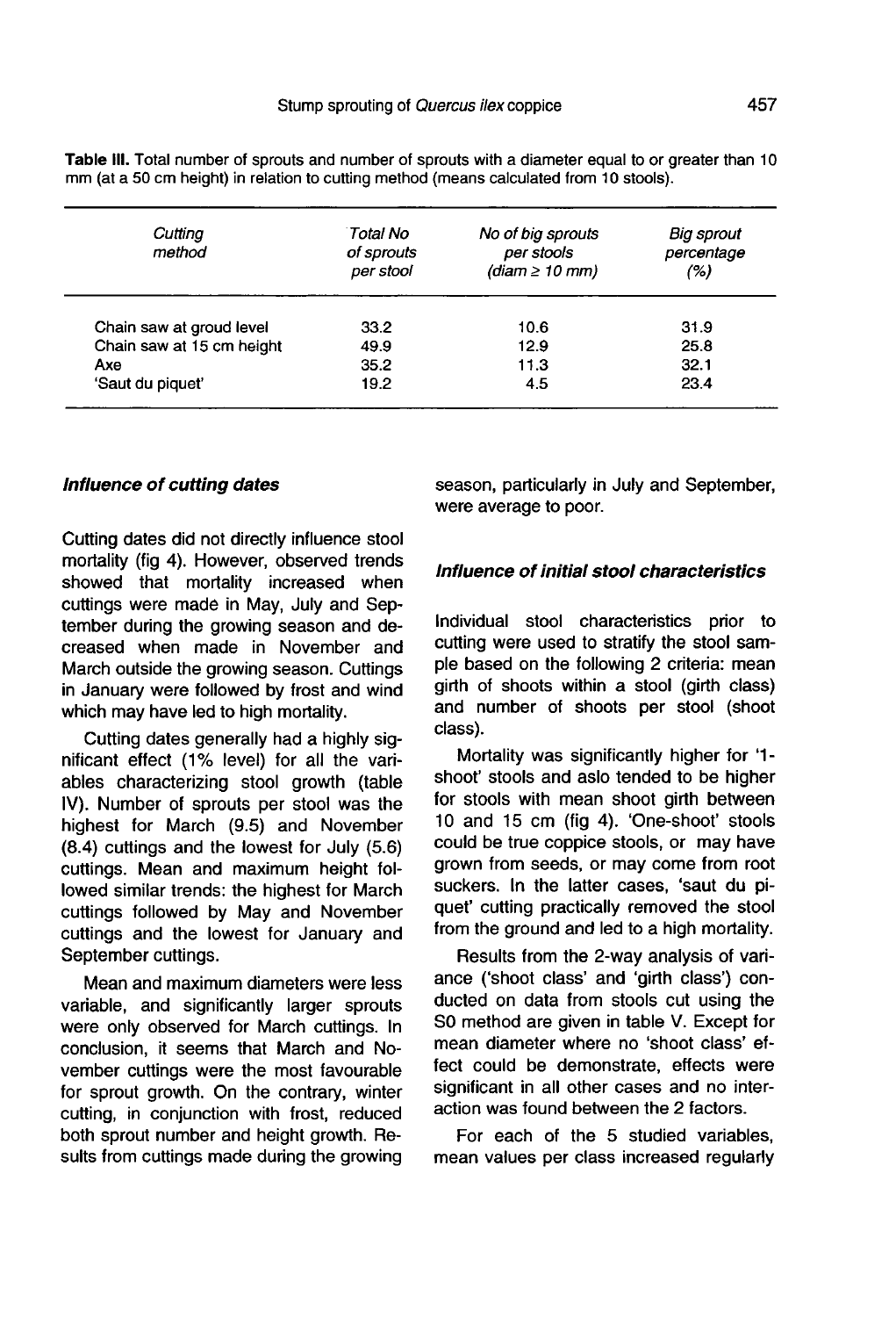

Fig 5. Distribution of young sprouts in relation to their diameter 50 cm above ground, 4 years after cutting, for each cutting method. Means were based on 10 stools per cutting method, from the coppicing of November 1985.

from class 1 to class 5 both for shoot classes and girth classes. Thus, when the initial stool had more numerous and larger shoots, subsequent sprouts were more numerous and showed greater growth. This result is confirmed by the analysis conducted on individual characteristics of initial stools.

New-clump characteristics such as number of sprouts, mean and maximum sprout diameter, mean and maximum sprout length were correlated to individual charac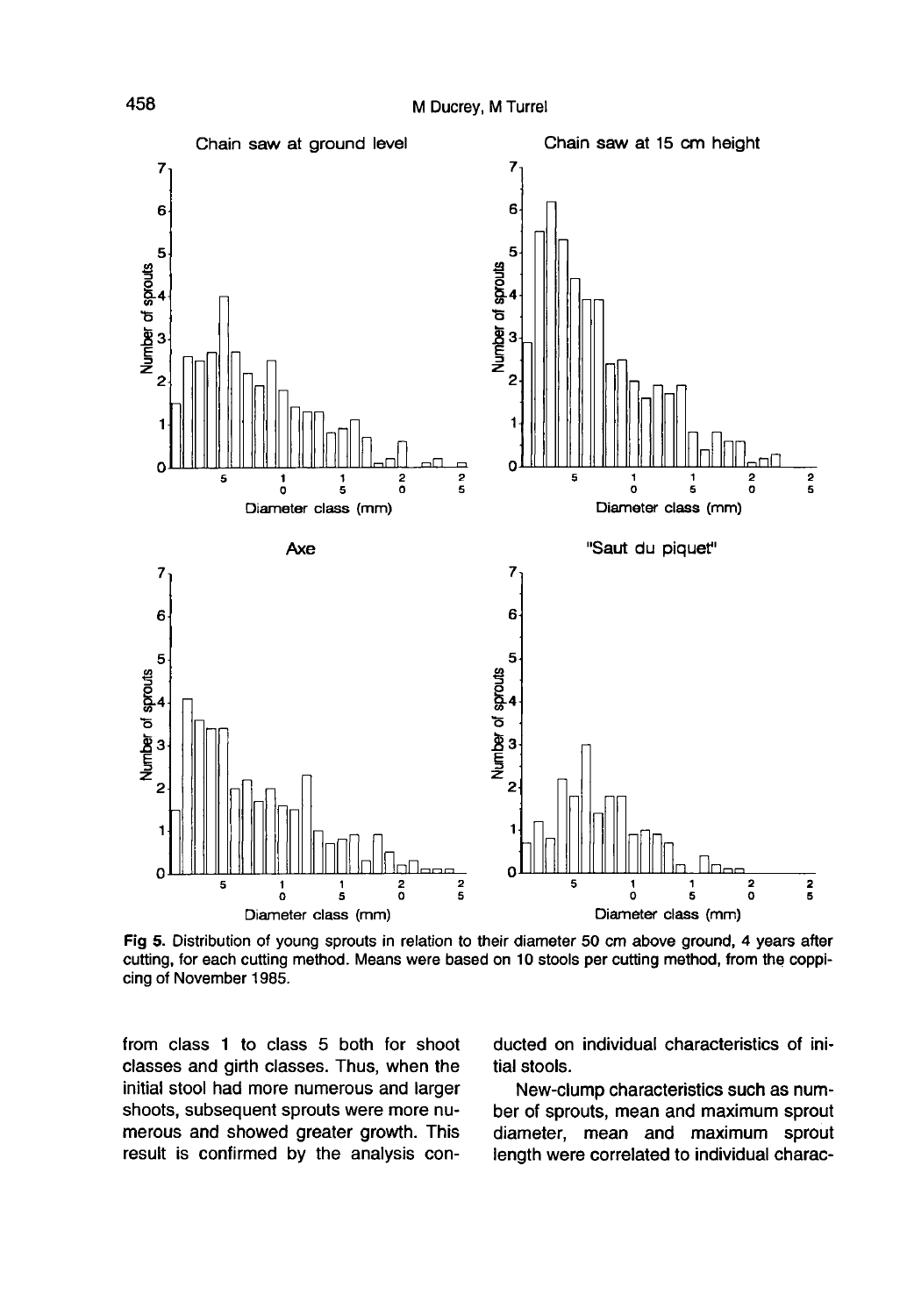Table IV. Influence of cutting date on the numbar of sprouts, sprout length and sprout diameter. Partial results from analysis of variance and comparison of means. Cutting date effect (date effect) was significant at 1% level (\*\*), at 5% level (\*) or not significant at 5% level (NS). Identical letters indicate means not significantly different at 5% level for each variable (Duncan test).

|             | Cutting date | No of<br>sprouts   | Mean<br>height<br>(cm) | Maximum<br>height<br>(cm) | Mean<br>diameter<br>(mm) | Maximum<br>diameter<br>(mm) |
|-------------|--------------|--------------------|------------------------|---------------------------|--------------------------|-----------------------------|
| Means       | September    | 6.0 <sub>bc</sub>  | 97.1 d                 | 132.8 c                   | 12.6 b                   | 16.1 b                      |
| per         | November     | 8.4 ab             | 119.3 ab               | 147.9 b                   | 13.1 <sub>b</sub>        | 17.4 ab                     |
| cutting     | January      | 6.2 <sub>b</sub> c | 102.5 cd               | 134.4 c                   | 13.0 <sub>b</sub>        | 16.0 b                      |
| date        | March        | 9.5a               | 125.7 a                | 164.1 a                   | 13.8a                    | 18.6 a                      |
|             | May          | 6.6 bc             | 119.7 ab               | 150.4 b                   | 13.0 b                   | 16.3 <sub>b</sub>           |
|             | July         | 5.6 c              | 109.6 <sub>bc</sub>    | 144.5 bc                  | 12.9 b                   | 16.2 b                      |
| Date effect |              | 3.22               | 10.31                  | 6.67                      | 2.38                     | 3.07                        |
| F test      |              | (**)               | (**)                   | (**)                      | (*)                      | (**)                        |

teristics of initial stools: number of shoots, mean shoot girth, mean shoot basal area, total basal area of the stool and length of the longest shoot of the stool (table VI). Only data from chain saw at ground level cuttings were investigated due to large var-

Table V. Influence of stool initial characteristics on the number of sprouts, sprout length and sprout diameter. Results from analysis of variance and comparison of means. Shoot class or girth class effects and interaction were significant at 1% level (\*\*), at 5% level (\*) or not significant at 5% level (NS). Identical letters indicate means not significantly different at 5% level for each variable and each factor (Duncan test).

|                              |   | No of<br>sprouts      | Mean<br>height<br>(cm) | Maximum<br>height<br>(cm) | Mean<br>diameter<br>(mm) | Maximum<br>diameter<br>(mm) |
|------------------------------|---|-----------------------|------------------------|---------------------------|--------------------------|-----------------------------|
| Means                        | 1 | 8.7a                  | 110.6 a                | 149.2 a                   | 13.0 a                   | 16.8 a                      |
| per                          | 2 | 12.2a                 | 115.6 ab               | 149.6 a                   | 13.0 a                   | 17.1a                       |
| girth                        | 3 | 13.4a                 | 129.4 ab               | 166.8 ab                  | 13.9 a                   | 20.1a                       |
| class                        | 4 | 15.9 b                | 131.2 b                | 176.5 ab                  | 14.4 a                   | 20.4a                       |
|                              | 5 | 22.0 <sub>b</sub>     | 156.0 b                | 210.0 b                   | 14.8 a                   | 26.0 b                      |
| Means                        |   | 4.9 a                 | 103.1 a                | 140.4 a                   | 13.3 a                   | 16.3 a                      |
| per                          | 2 | 7.1a                  | 116.0 ab               | 154.4 a                   | 13.3 a                   | 17.4 a                      |
| sprout                       | 3 | 13.9 b                | 128.4 b                | 166.0 ab                  | 13.6 a                   | 19.5 ab                     |
| class                        | 4 | 32.1c                 | 153.0 c                | 193.0c                    | 13.8a                    | 22.5 bc                     |
|                              | 5 | 45.8 d                | 151.3 c                | 189.0 b                   | 13.9 a                   | 23.0c                       |
| Girth class effect<br>F test |   | $F = 4.95$<br>$($ **) | $F = 7.01$<br>$($ **)  | $F = 1.99$<br>$($ **)     | $F = 5.99$<br>$($ **)    | $F = 9.70$<br>(**)          |
| Shoot class effect           |   | $F = 73.9$            | $F = 15.86$            | $F = 10.66$               | $F = 1.18$               | $F = 10.86$                 |
| F test                       |   | $($ **)               | (**)                   | (**)                      | (NS)                     | (**)                        |
| Interaction                  |   | $F = 1.06$            | $F = 0.75$             | $F = 0.62$                | $F = 1.05$               | $F = 1.16$                  |
| F test                       |   | (NS)                  | (NS)                   | (NS)                      | (NS)                     | (NS)                        |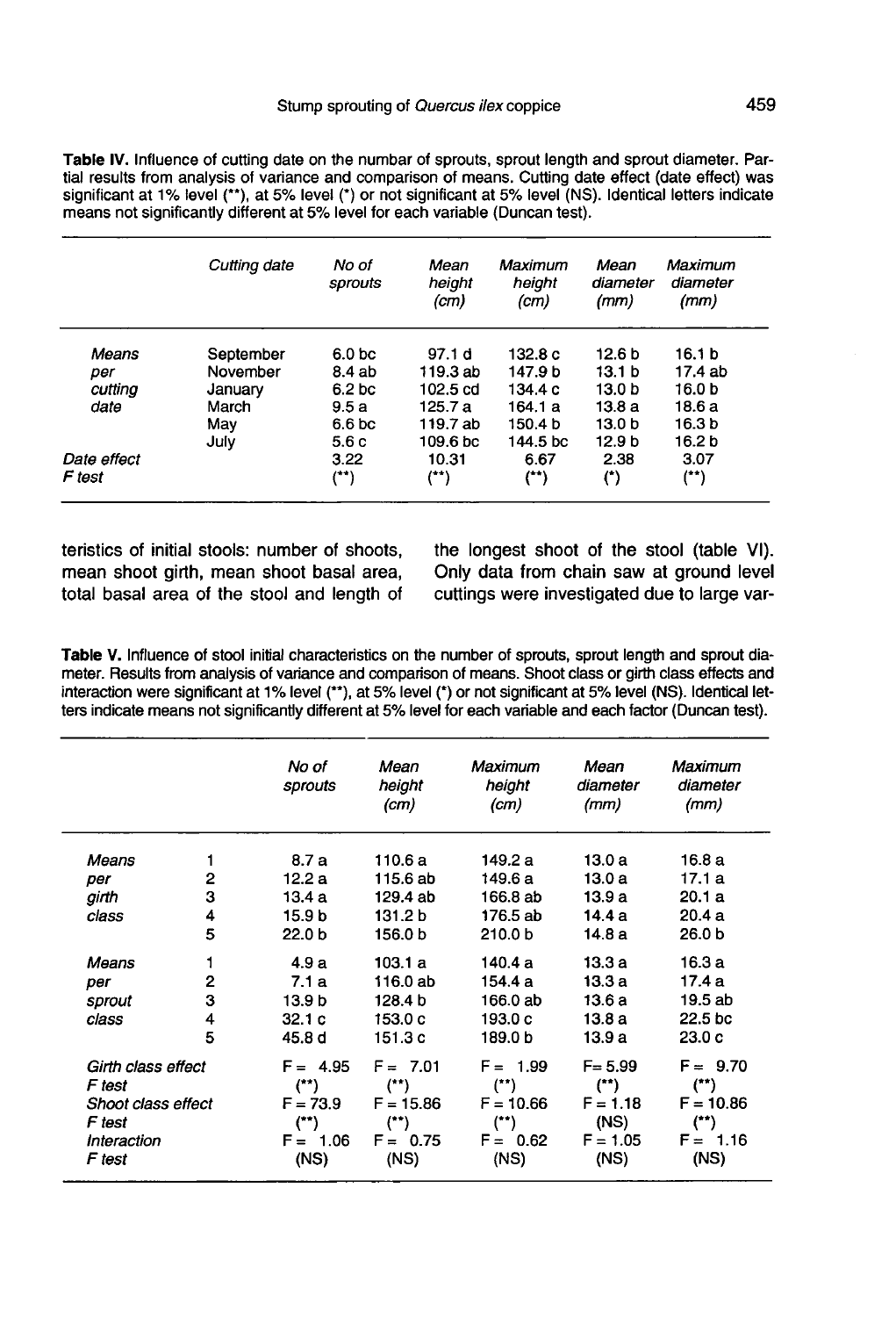|                 |                         | No of<br>shoots | Characteristics of initial stools<br>Total<br>Mean<br>Mean<br>shoot<br>shoot<br>shoot |               |               | Height |
|-----------------|-------------------------|-----------------|---------------------------------------------------------------------------------------|---------------|---------------|--------|
|                 |                         |                 | girth                                                                                 | basal<br>area | basal<br>area |        |
|                 | No of sprouts           | 0.8088          | 0.0761                                                                                | 0.0672        | 0.8153        | 0.3036 |
| Characteristics | Mean sprout length      | 0.4253          | 0.2559                                                                                | 0.2247        | 0.5884        | 0.5602 |
| οf              | Maximum sprout length   | 0.3450          | 0.2792                                                                                | 0.2556        | 0.5109        | 0.5414 |
| new clumps      | Mean sprout diameter    | 0.0811          | 0.3155                                                                                | 0.2937        | 0.3073        | 0.3013 |
|                 | Maximum sprout diameter | 0.3549          | 0.2936                                                                                | 0.2821        | 0.5507        | 0.3983 |

Table VI. Correlation coefficient (r) between dendometric characteristics of coppiced stools and characteristics of new-clump sprouts. On each line, bold- and italic type values indicate the 2 better correlation coefficients.

iability of the 156 stools cut by this method.

Number of sprouts was correlated to total basal area and shoot number  $(r > 0.8)$ . Sprout length and maximum sprout diameter appeared to be correlated with basal area and height of the initial stool, ie with site fertility, but correlation coefficients, were relatively low. Low variability of mean sprout diameter could explain low correlation with initial stool characteristics.

## DISCUSSION AND CONCLUSION

#### Impact of cutting date

Cutting date affected sprouting date, sprout numbers, and sprout growth. These results are comparable to those obtained by others (Bartet, 1890; Warnier, 1931; Wenger, 1953; Riedacker, 1973). They observed that when stools were cut in late summer or fall, they resprouted only the following year. When cutting was performed earlier, even the beginning of summer, sprouting followed immediately. In this study, however, there was a 1-month lag for the May cutting and a one and a half month lag for the July cutting. Harmer (1988) referred to a bud dormancy for summer cutting, which only cold winter temperatures could remove. Late summer sprouting may be dependent upon summer climatic conditions as well, particularly soil water reserves, since drought can increase bud dormancy. Riedacker (1973) reacher similar conclusions for eucalyptus.

This results of this study were in agreement with results obtained by other authors for sprout number and growth: when cutting was performed during the growing season, fewer sprouts with weaker growth appeared per stool; the most favourable cutting period for sprouting and sprout development was right before the beginning of the growing season (March cutting in this study).

However, except for the January cutting where climatic conditions could be responsible for the observed differences, cuttings performed outside the growing season were satisfactory.

Measurements of stool height, volume, and crown area conducted in previous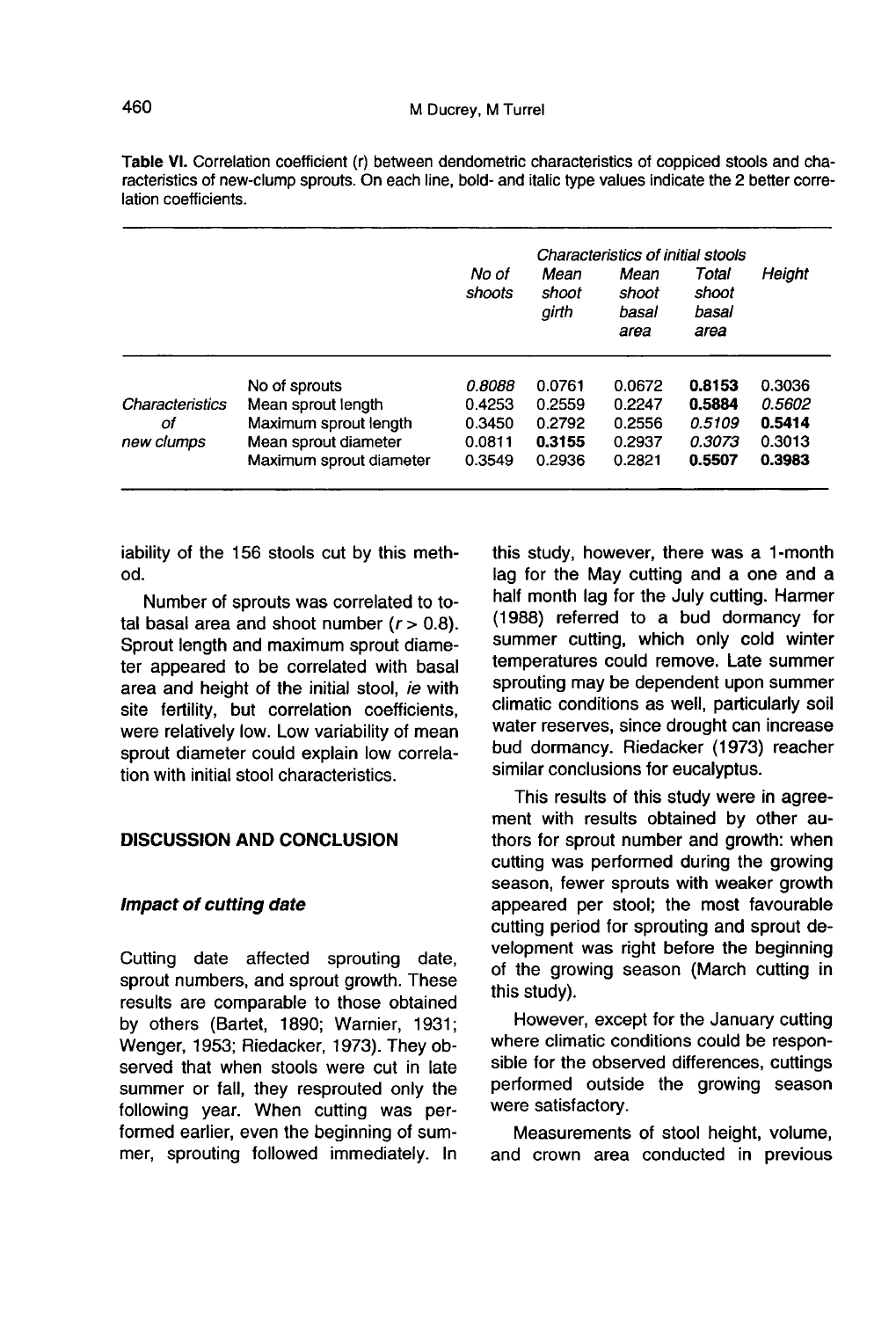years demonstrated that discrepancies between cutting dates appeared immediately in the first growing season and were still visible during the following years regardless of cutting method. Exceptions were May and July cuttings where a positive compensation occurred the following year.

The negative effect of winter cutting must certainly be related to sensitivity of holm oak to cold temperatures which has already been mentioned by Bedel in 1866 and by Regimbeau in 1879. Desiccation by frost of the stump's uppermost section and destruction of various tissues could explain the differences observed between January cuttings and other cuttings outside the growing season.

In July cuttings, summer drought was probably a limiting factor, since the best results (November and March cuttings) were obtained when cutting was followed by rain. However, strong sunlight and high temperatues could also induce desiccation of the uppermost stump tissues and destruction of dormant buds.

## Impact of cutting method

No significant difference in sprout number, height or diameter could be demonstrated between 'axe' and 'chain saw at ground level' methods. Crist et al (1983) reached similar conclusions when comparing the effects of cutting methods using saw or pruning shear on sprout number and growth in poplars. Cabanettes and Pagès (1990) observed a positive effect of the axe method over the chain saw method on sprout growth in chestnut, but this effect could be the result of a higher cutting position in the axe method. Phillips (1971) observed a significant positive effect of the axe method for the same species. Our study showed that stool mortality was nominally but non-significantly reduced when stools were cut with the axe.

The 'saut du piquet' technique differed significantly from the other methods. Sprout number, height and diameter were smaller than with other cutting methods. One of the goals of this method was to decrease sprout numbers within stools in order to decrease sprout competition (Regimbeau, 1879; Des Chesnes, 1892). Our results did not support this expectation. Sprout height growth decreased along with sprout number, and stool mortality was higher in the 'saut du piquet' treatment. This technique may be harmful to stool physiology and weaken the stool. The negative effect seemed to be accentuated by unfavourable climatic conditions: among the 8 stools cut in January that died the first year, 6 had been cut using the 'saut du piquet' method.

Historically, this technique was used to rejuvenate stools through individualization of shoots and related roots by stump division. Regimbeau (1879) concluded that this was difficult to accomplish, as we discovered ourselves, and could not be used too often. Our study failed to demonstrate the 1 supposedly interesting by-product of this method: the appearance of root suckers.

#### Impact of cutting height

The number of small-diameter sprouts appeared to be higher on stools cut with a chain saw 15 cm above ground than at ground level, although large sprouts appeared in equal quantities. Thus, cutting height had an effect on sprout type rather than on the number of dominant sprouts.

Several authors have observed a positive correlation between sprout number and cutting height: Belanger (1979) on sycamore, de Bell and Alford (1972) and Crist et al (1983) on poplar, Harrington (1984) on red alder, Cabanettes and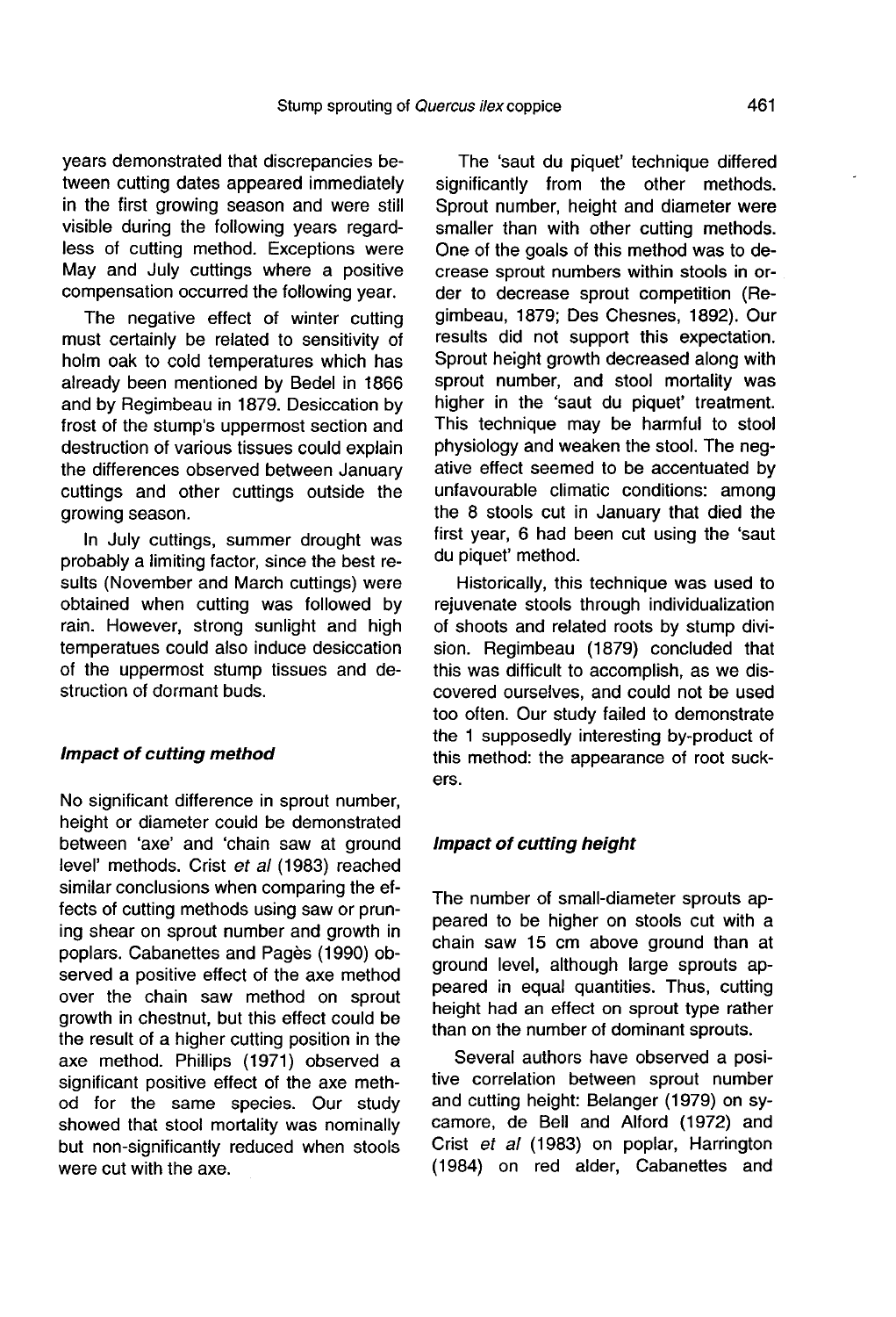Pagès (1990) on chestnut and Martinez and Martin (1985) on eucalyptus. However, results in oaks differ. Piskoric (1963) observed that sprouting intensity on Quercus ilex was not dependent on cutting height. Roth and Hepting (1943) demonstrated that cutting height had little influence on sprouting in several oak species since most sprouts appeared at the base of cut shoots.

Similarly, our study showed that mean sprout length was not significantly greater for stools cut at 15 cm above ground (118 cm) than for stools cut at ground level (111 cm), 4 years after cutting. These conclusions are similar to those of Piskoric (1963) on holm oak, de Bell and Alford (1972) on poplar, Belanger (1979) on sycamore and Cabanettes and Pagès (1986) on dominant sprouts of chestnut. However, Khan and Tripathi (1989) found that sprout growth of 4 species from an Himalayan tropical wet forest increased with cutting height.

## Impact of initial stool characteristics

The originality of our work was to consider stubs not as individuals but as a part of a whole stool. It was sometimes difficult to determine what stool a shoot belong to. This may explain great data variability in the 2-way variance analysis (table V) and low correlation coefficients between characteristics of parent stools and young clumps (table VI). However, it appeared that when the initial stool had more numerous and larger shoots, subsequent sprouts were more numerous and showed grater growth.

Cabanettes and Pagès (1986, 1990), who also worked at a whole-stool level, found that growth of new sprouts was positively related to size and number of stubs of the initial stool. Other similar results

may be found in the literature even if the authors generally worked at a stub level and not a whole-stool level. Sprouting is linked to stub size and age (Blake and Raitanen, 1981). In some cases and for some species, this relationship is positive as found by Wenger (1953) for sweetgum or Belanger (1979) for sycamore. In other cases, a negative relationship was found by Roth and Hepting (1943) for 5 oak species or Johnson (1975) for red oak.

Moreover, stub size is often positively related to age, and aging negatively affects sprouting (Blake 1981). So, it may be concluded in some cases that, for a given stub age, sprouting is positively related to stub size, and that sprouting usually decreases with stub age after a given speciesdependant age.

In our study, coppicing rotations being 30 years, shoots were still young at coppicing time and stub size had a positive effect on number and growth of stump sprouts. However a negative additional effect could be due to aging and senescence of the stool root system.

## Silvicultural consequences

Current results only covered 4 growing seasons after cutting. Future observations will be necessary for greater accuracy. Particularly, long term response of coppice to different coppicing methods should be analyzed during a whole rotation. The same studied stand should also be coppiced with the same techniques for two or more rotations.

Several observations are already possible. Since very few differences were shown between 'axe' and 'chain saw at ground level' cutting methods, holm oak coppice development was probably very little affected by using chain saws rather than axes for coppice regeneration. On the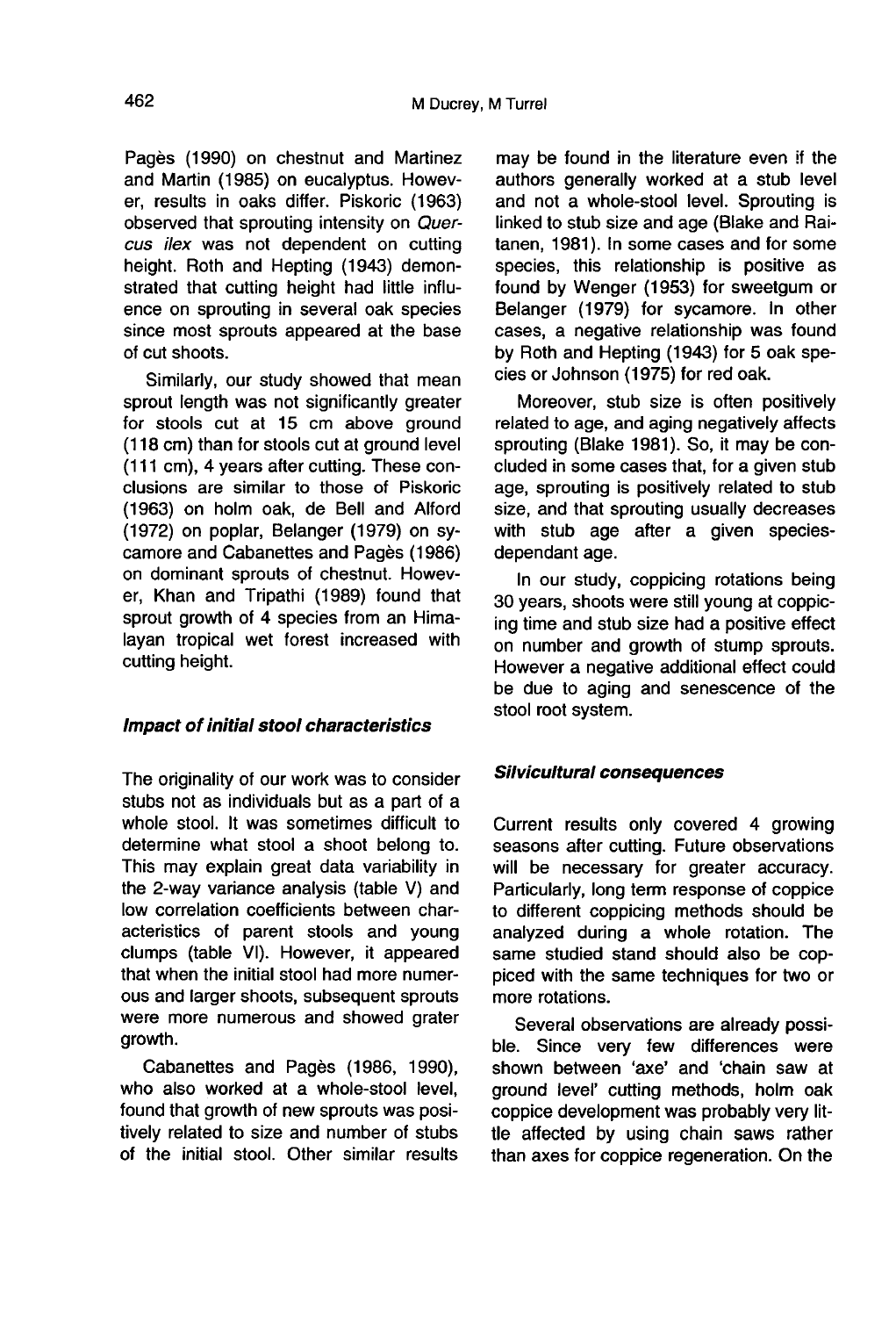contrary, the formerly widespread 'saut du piquet' method might have caused a deterioration of holm oak stands especially when over used.

Cuttings performed during the growing season for bark harvest were probably partly responsible for low coppice productivity at the end of the 19th century. A 25 year-old coppice with total height averaging 2 meters was considered as a standard (Des Chesnes, 1892).

Traditional cutting methods in holm oak coppice are responsible for maintaining numerous stands in a degraded state characterized by semi-open or stunted stands. Modern cutting methods lead to better stump sprouting conditions and thus to better long term survival of the coppice. However, stump sprouting is only a 'halfregeneration' as the root system is but partly renewed. Thus, when holm oak coppice regeneration is studied, other features than stump sprouting should be considered, such as natural seed regeneration, appearance of root suckers and stump age.

## ACKNOWLEDGMENTS

The authors gratefully acknowledge the Technical staff of the Station de Sylviculture méditerranéenne for their assistance, and D Auclair for his helpful comments on the manuscript and valuable criticism of coppice terminology.

#### **REFERENCES**

- Avery GS Jr, Burkholder PR, Creighton HB (1937) Production and distribution of growth hormone in shoots of Aesculus and Malus and its probable role in stimulating cambial activity. Am J Bot 24, 51-58
- Bartet E (1890) Influence excercée par l'époque de l'abattage sur la production et le développement des rejets des souches dans les taillis. Rev Eaux Forêts 29, 310-313
- Bedel (1866) Le chêne vert. Revue des Eaux et Forêts 5, 6-15
- Belanger RP (1979) Stump management increases coppice yield of sycamore. South. J Appl For 3, 101-103
- Blake TJ (1981) Growth related problems of aging and senescence in fast growing trees grown on short rotations. International Energy Agency, Report NE-21, 43 p
- Blake TJ, Raitanen WE (1981) A summary of factors influencing coppicing. International Energy Agency, Report NE-22, 24 p
- Cabanettes A, Pagès L (1986) Effet des techniques de coupe sur la hauteur des cépées dans un taillis de châtaignier (Castanea sativa Mill). Can J For Res 16, 1278-1282
- Cabanettes A, Pagès L (1990) Effets des techniques de coupe sur la croissance et le nombre des rejets dans un taillis de châtaignier (Castanea sativa Mill). Ann Sci For 47, 75-86
- Ciancio O, Morandini R (1971) Esperienze sull'epoca di ceduazione negli eucalitteti di Piazza Armerina. Annali dell'Istituto Sperimentale per la Selvicoltura, Arezzo. II, 71- 162
- Ciancio O (1977) Sull'epoca di taglio e sulla produttività dei cedui di Eucalyptus camaldulensis ed Eucalyptus globulus di Piazza Armerina. Annali dell'Istituto Sperimentale per la Selvicoltura, Arezzo. VIII, 43-96
- Crist JB, Mattson JA, Winsauer SA (1983) Effect of severing method and stump height on coppice growth. In: Intensive Plantation Culture: 12 Years Research (Hansen EA, ed), US Dep Agric For Serv Gen Tech Rep NC-91, 58-63
- De Bell DS, Alford L (1972) Sprouting characteristics and cutting practices evaluated for cottonwood. Tree Planter's Notes 23 (4), 1-3
- Des Chesnes (1892) Une exploitation de chênes verts en Provence. Rev Eaux Forêts 31, 49-59
- Dubroca E (1983) Évolution saisonnière des réserves dans un taillis de châtaignier, Castanea sativa Mill, avant et après la coupe. Thèse de 3e cycle, Orsay, 209 p
- Ducrey M (1988) Sylviculture des taillis de chêne vert. Pratiques traditionnelles et problématique des recherches récentes. Rev For Franç 40 (4), 302-313
- Ducrey M, Toth J (1992) Effect of cleaning and thinning on height growth and girth increment